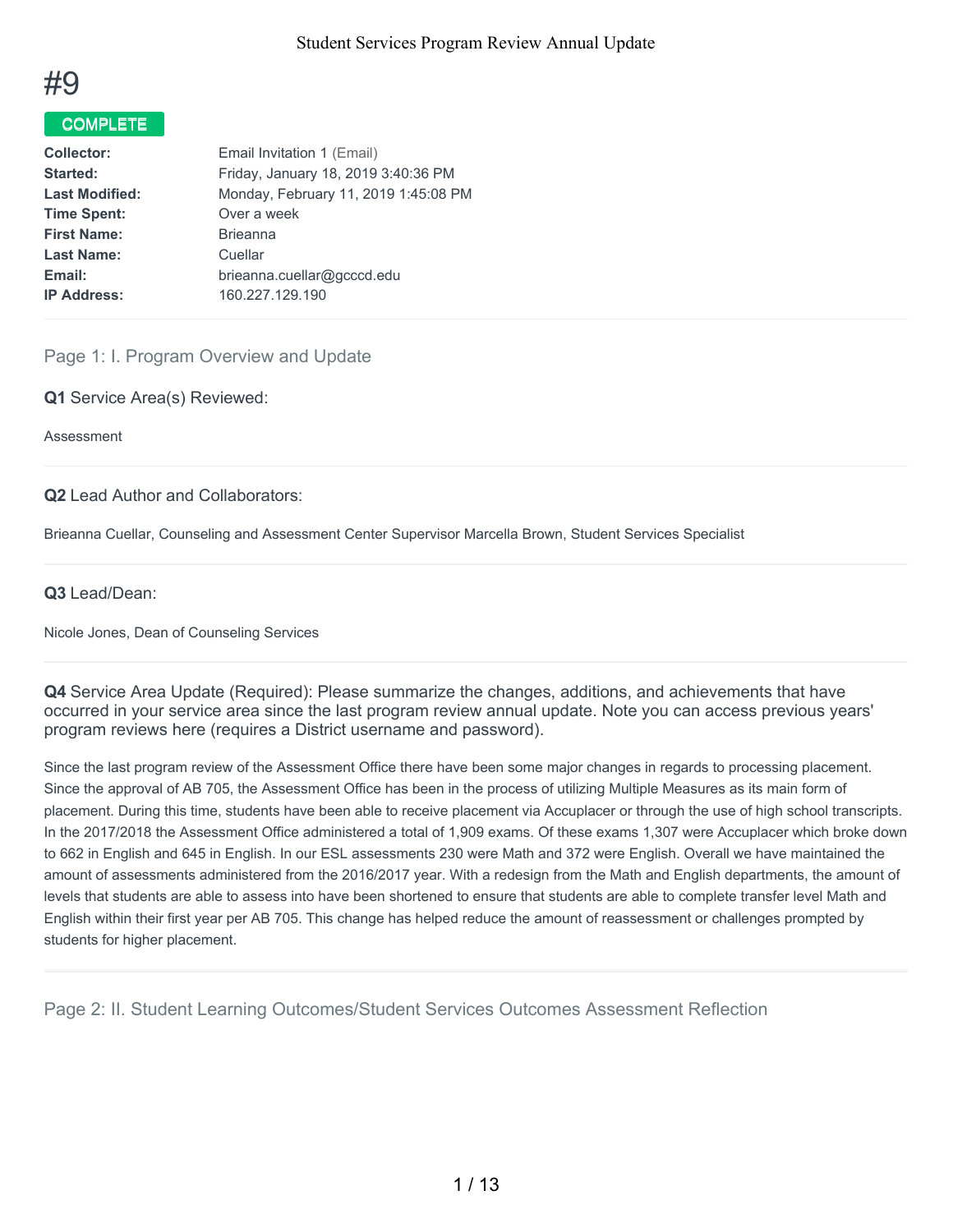**Q5** Please provide a summary of your service area's student learning outcome (SLO) and student services outcome (SSO) assessment efforts and findings from 2017/18. For assistance locating assessment information stored in TracDat, please contact the Institutional Effectiveness, Success, and Equity Office at brianna.hays@gcccd.edu.

Due to the changes that had come about with the inclusion of AB 705 it was of the best interest of the department to move away from the 2017/2018 SLO and SSOs. With the district experimenting with new procedures to work to scale, the Assessment Office needed to be flexible with new technologies and requirements. Moving forward the Assessment Office will review the upcoming changes and move accordingly.

**Q6** OPTIONAL: Please use the button below to upload any additional/supporting documentation (in Word or PDF format) for the above question.

**Respondent skipped this question**

**Q7** How did (or will) your service area use its 2017/18 SLO and SSO assessment findings to advance student success and improve services to students?

Initially the Assessment Office would use the findings from the 2017/2018 assessments to alter the services provided. However, due to the inclusion of AB 705 regulations the assessment process needed to be reviewed for its new path. At this time the Assessment Office will not use any of the findings from the 2017/2018 assessment and instead assess for different SLO and SSOs than previously stated.

**Q8** OPTIONAL: Please use the button below to upload any additional/supporting documentation (in Word or PDF format) for the above question.

**Respondent skipped this question**

**Q9** What are your service area's assessment plans (i.e., which SLOs and/or SSOs will be assessed) for 2018/19?

For the 2018/2019 the Assessment Office has indicated two outcomes that we would like to review. SSO #1: Students participating in the multiple measures placement will be able to demonstrate how to successfully navigate the process to completion.

SSO #2: Students participating in a prerequisite challenge and/or clearance will have an understanding of the procedures needed to complete their request.

**Q10** OPTIONAL: Please use the button below to upload any additional/supporting documentation (in Word or PDF format) for the above question.

**Respondent skipped this question**

Page 3: III. Student Achievement and Institutional Effectiveness

**Q11** Please review any research data and/or reports for your service area and summarize the findings and implications for practice.

Data has been collected through SARS for the total amount of assessments that were offered in the 17/18 fiscal year. This data can be used to gather information on the success of all students, especially those students that took assessment versus those who have used the new ESL measurements for placement. As AB 705 is requiring ESL students to use a multiple measures procedure by Fall 2020, measuring this success will help us adjust the measurements as needed prior to the state mandated deadline.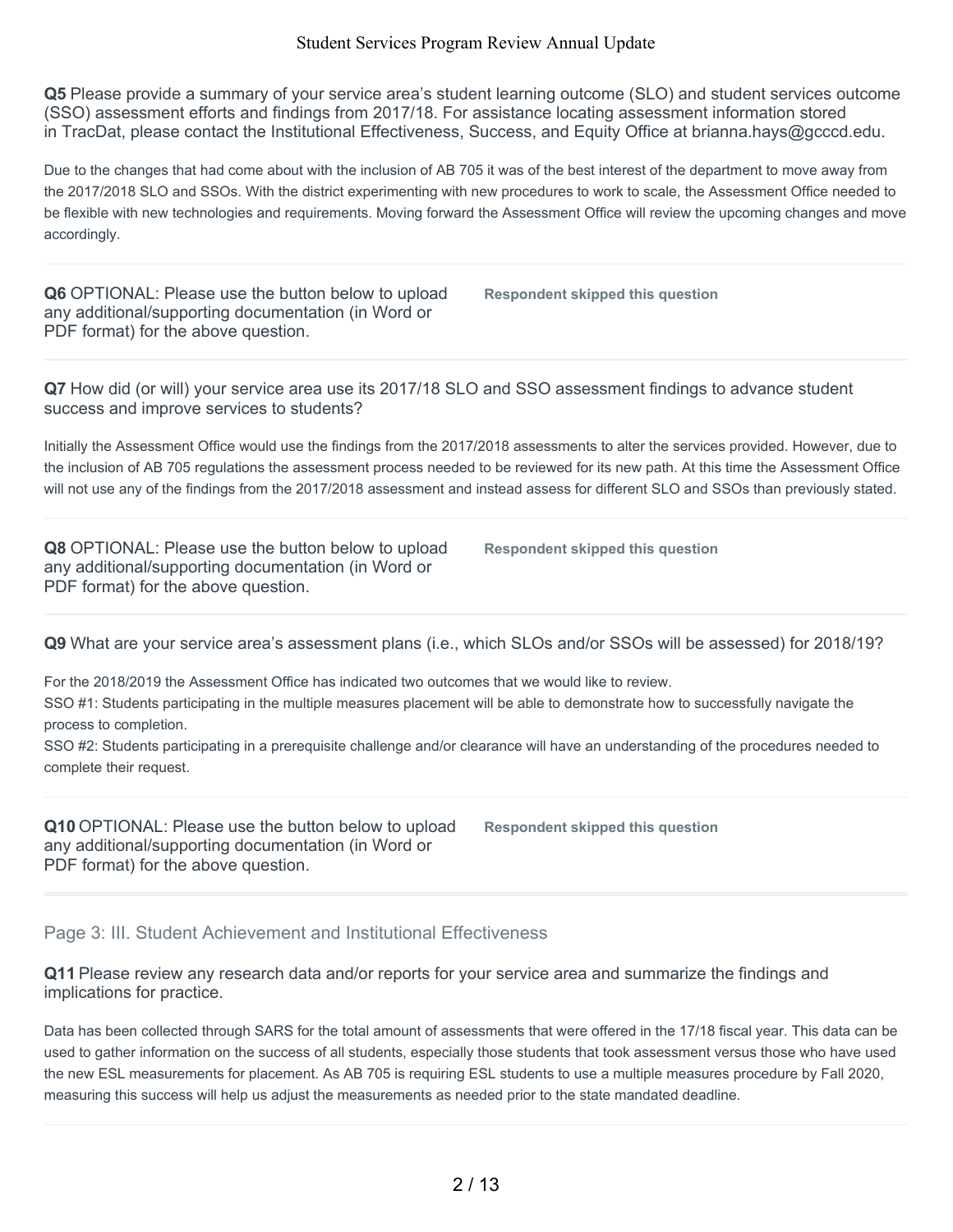**Q12** OPTIONAL: Please use the button below to upload any additional/supporting documentation (in Word or PDF format) for the above question.

**Respondent skipped this question**

**Q13** What steps will the service area take to improve services and/or outcomes (e.g., course success, persistence, degree/certificate completion, or transfer) for the College's disproportionately impacted student groups?To access a detailed report on the College's equity data, click here. To access college-wide student demographic and outcome data, click here.

The assessment office is taking steps to stream-line prerequisite requests by centralizing the process within the assessment office. A knowledge and satisfaction based survey will be administered to all students who utilize services within the Assessment Office. As the Assessment Office transforms to a place where all placement and challenges will be administered, it is important that students are aware of these changes and how it will impact their educational career. As we move forward with creating clear lines and procedures for students to follow it is important that we measure the effectiveness of communication in how we get the message across to students, especially those who are disproportionately impacted. These surveys will be administered within the office after the service was performed. In addition to those students who electronically request services, a link to the web based survey will be provided to gage our online experience with students.

**Q14** OPTIONAL: Please use the button below to upload any additional/supporting documentation (in Word or PDF format) for the above question.

**Respondent skipped this question**

Page 4: IV. Previous Goals: Update (If Applicable)

**Q15** Would you like to provide an update for your previous program review goal(s)?

Page 5: Previous Goal 1

**Q16** Previous Goal 1:

To move all student placement of math and English through multiple measures.

| Q17 Link to College Strategic Goal(s): | <b>Basic Skills</b><br><b>Acceleration</b> |
|----------------------------------------|--------------------------------------------|
| Q18 Goal Status                        | In Progress                                |

**Yes**

**Q19** How was the goal evaluated? If the goal is "in progress," how will it be evaluated?

With the assistance of the Math, English and ESL departments, the Assessment Office will administer all placement through multiple measures starting January 2019. In addition, we will require students to fill out a brief survey of their experience with the new system.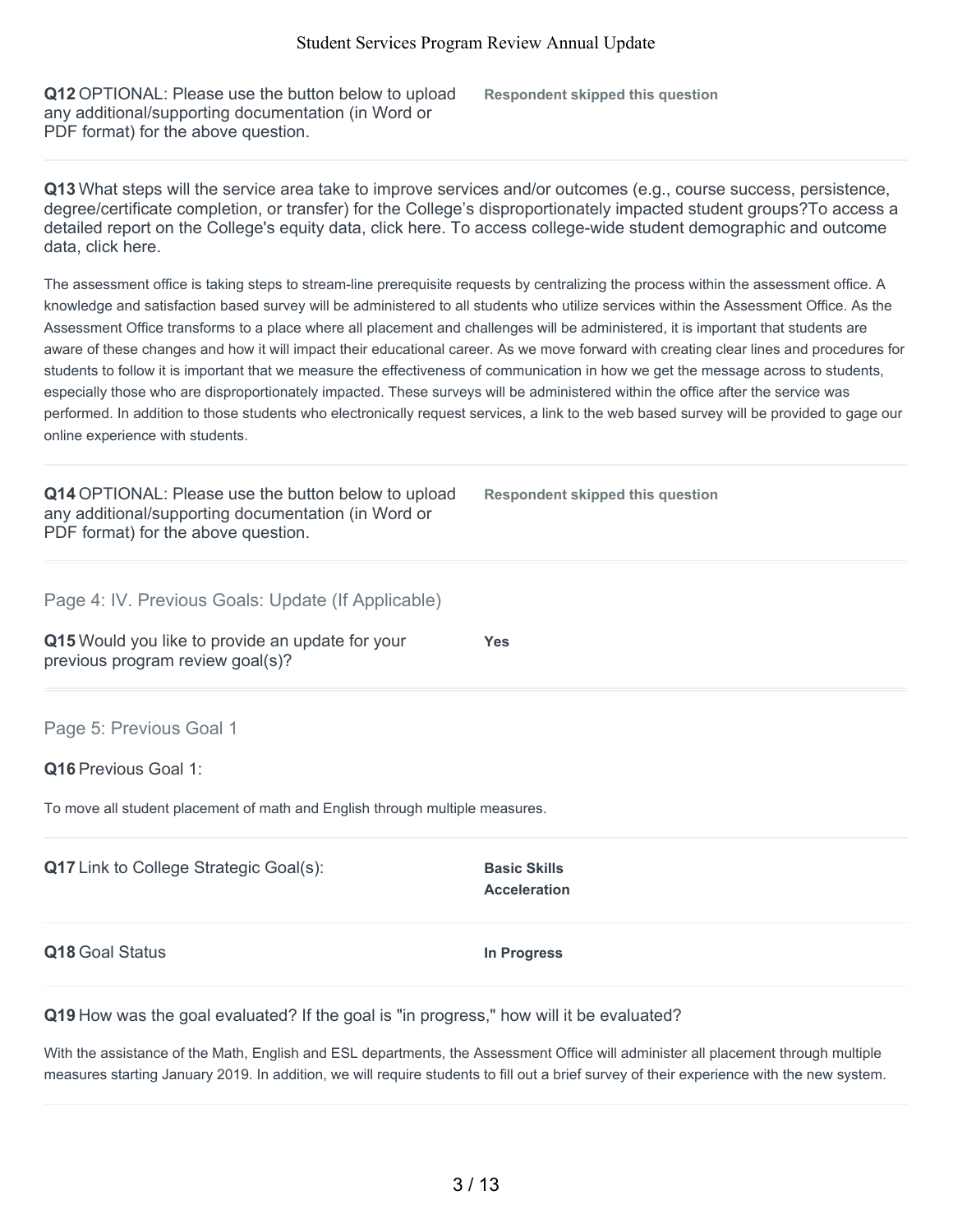**Q20** Please provide the rationale for this goal:

In adherence with AB 705 the Assessment Office will ensure that all students who require a placement for a Math, English or ESL course to be assessed with Multiple Measures.

#### **Q21** Please provide the goal action steps for the year (previously "Activities"):

Students will be able to fill out a Google Doc to help provide branching segments to help determine recommended course listings for Math and English. These sessions will be conducted in both drop-in and scheduled appointments. In addition, the Assessment Office will conduct a self-guided placement model for ESL students. The Information Systems department will create a new tool that will be held in web advisor for students to utilize multiple measures as its only form of placement.

**Q22** \*\*OPTIONAL\*\* Previous Goal 1 Additional Documentation: If you have any additional documentation you would like to include in relation to this goal, please use the "Upload" button below. You can upload a Word document or PDF file. **Respondent skipped this question**

**Q23** Do you have another goal to update? **Yes**

#### Page 6: Previous Goal 2

**Q24** Previous Goal 2:

Making students more aware of the pre-exam assessment through Longsdale Publishing as a study tool for the assessment test.

| <b>Q25</b> Link to College Strategic Goal(s): | <b>Basic Skills</b><br><b>Acceleration</b>                                                                                                                  |
|-----------------------------------------------|-------------------------------------------------------------------------------------------------------------------------------------------------------------|
| Q26 Goal Status                               | Deleted - Please explain below::<br>Due to the Accuplacer testing not being an approved<br>placement tool, pre-assessment measures are no longer<br>needed. |

**Q27** How was the goal evaluated? If the goal is "in progress," how will it be evaluated?

Due to the movement with AB 705, students were moved into phases of Multiple Measures in English, Math and ESL. There was no longer a necessity for providing students with assessment preparation tools due to this shift.

| <b>Q28</b> Please provide the rationale for this goal:                              | Respondent skipped this question |
|-------------------------------------------------------------------------------------|----------------------------------|
| Q29 Please provide the goal action steps for the year<br>(previously "Activities"): | Respondent skipped this question |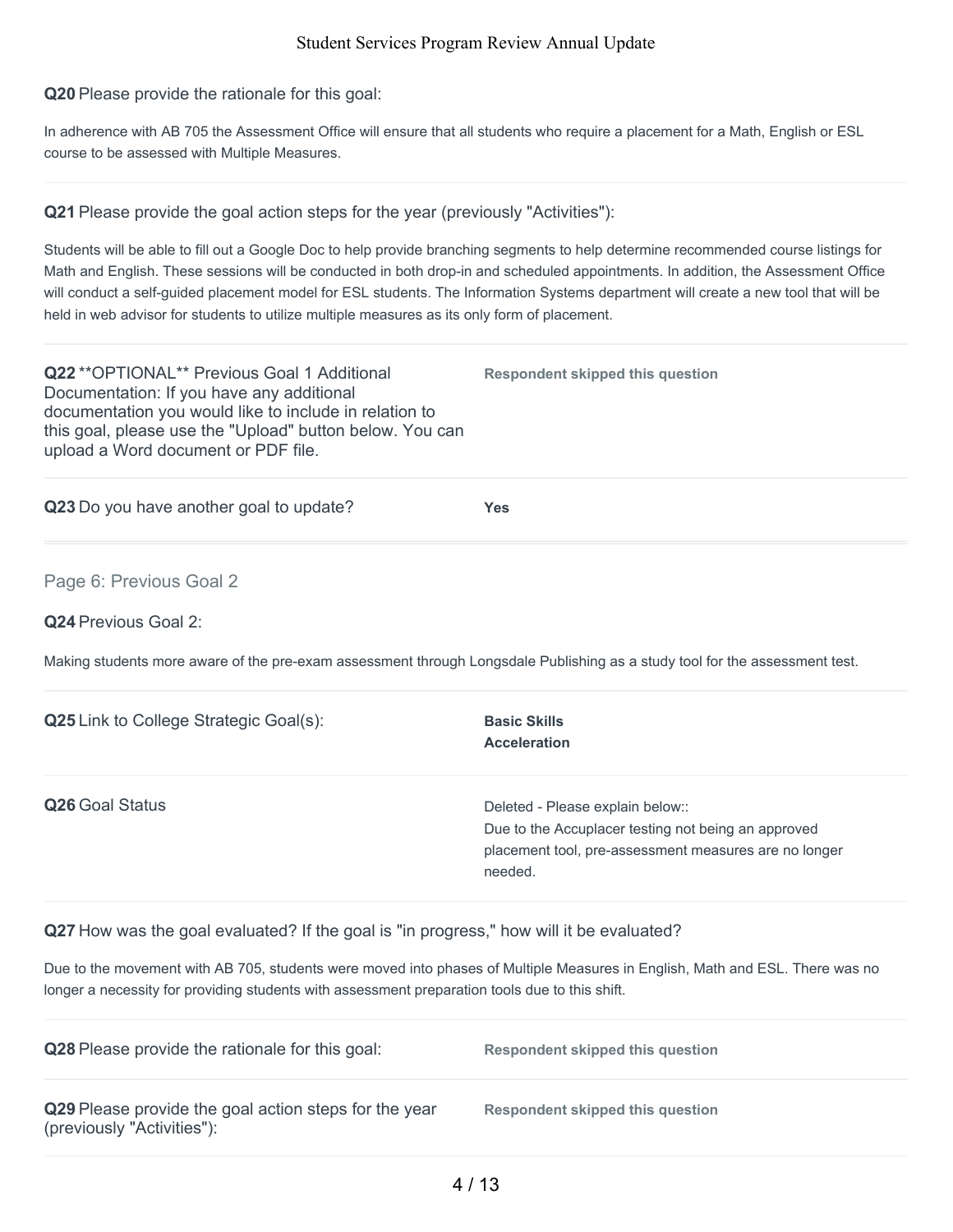| Q30 ** OPTIONAL** Previous Goal 2 Additional<br>Documentation: If you have any additional<br>documentation you would like to include in relation to<br>this goal, please use the "Upload" button below. You can<br>upload a Word document or PDF file. | <b>Respondent skipped this question</b>    |
|--------------------------------------------------------------------------------------------------------------------------------------------------------------------------------------------------------------------------------------------------------|--------------------------------------------|
| Q31 Do you have another goal to update?                                                                                                                                                                                                                | <b>Yes</b>                                 |
| Page 7: Previous Goal 3                                                                                                                                                                                                                                |                                            |
| <b>Q32</b> Previous Goal 3:                                                                                                                                                                                                                            |                                            |
| Offer a Satisfaction Oriented Survey to all students that take the assessment test with Accuplacer and students that use the<br>Assessment center for multiple measures for placement.                                                                 |                                            |
| <b>Q33</b> Link to College Strategic Goal(s):                                                                                                                                                                                                          | <b>Basic Skills</b><br><b>Acceleration</b> |
| Q34 Goal Status                                                                                                                                                                                                                                        | <b>Deleted</b>                             |
| Q35 How was the goal evaluated? If the goal is "in progress," how will it be evaluated?                                                                                                                                                                |                                            |
| Understanding the shift in the procedures for placement, the Assessment Office has begun to review what changes will be needed to<br>review student success in other measures.                                                                         |                                            |
| Q36 Please provide the rationale for this goal:                                                                                                                                                                                                        | <b>Respondent skipped this question</b>    |
| Q37 Please provide the goal action steps for the year<br>(previously "Activities"):                                                                                                                                                                    | <b>Respondent skipped this question</b>    |
| Q38 ** OPTIONAL** Previous Goal 3 Additional<br>Documentation: If you have any additional<br>documentation you would like to include in relation to<br>this goal, please use the "Upload" button below. You can<br>upload a Word document or PDF file. | <b>Respondent skipped this question</b>    |
| Q39 Do you have another goal to update?                                                                                                                                                                                                                | No                                         |
| Page 8: Previous Goal 4                                                                                                                                                                                                                                |                                            |
| Q40 Previous Goal 4:                                                                                                                                                                                                                                   | <b>Respondent skipped this question</b>    |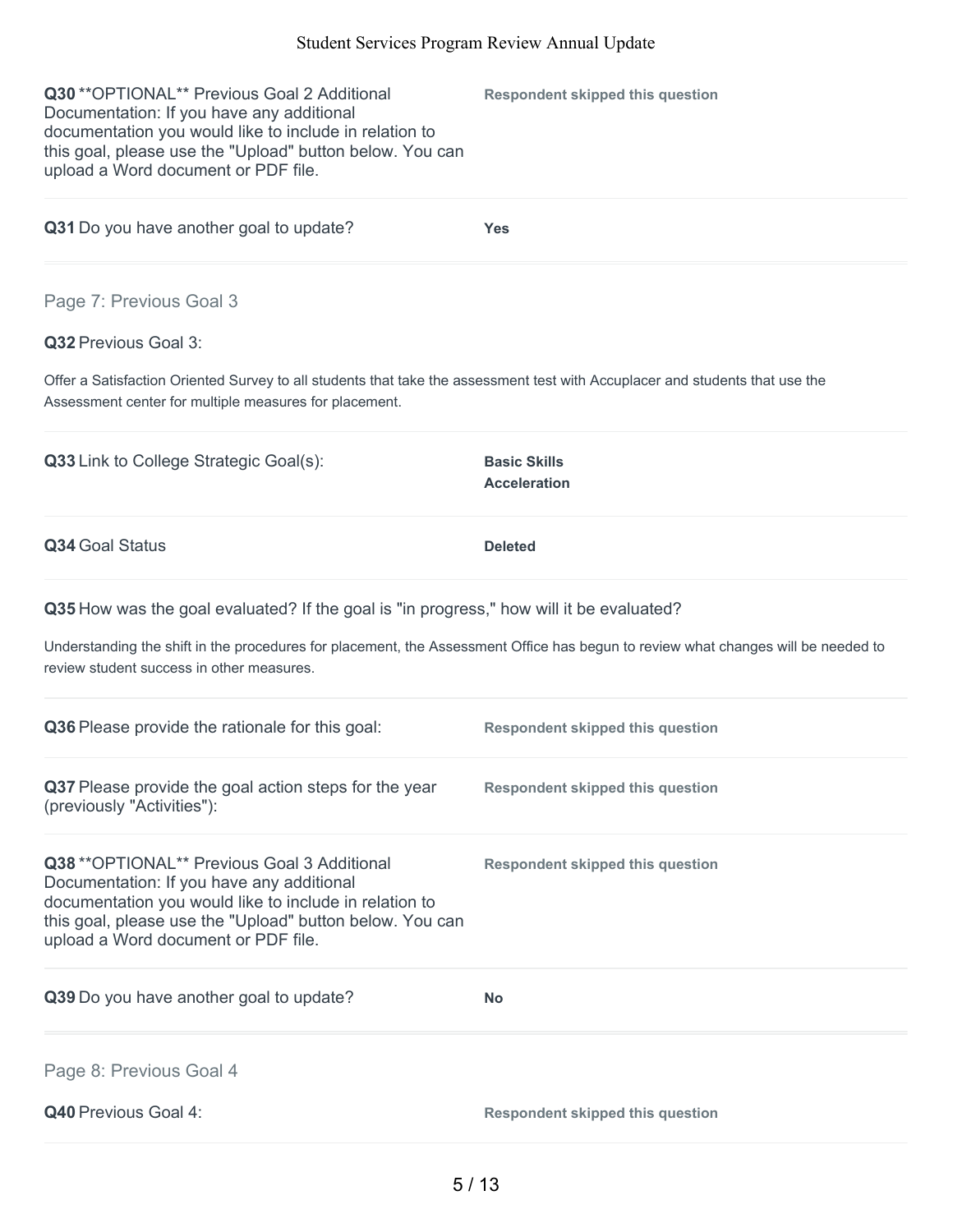| <b>Q41</b> Link to College Strategic Goal(s):                                                                                                                                                                                                          | <b>Respondent skipped this question</b> |
|--------------------------------------------------------------------------------------------------------------------------------------------------------------------------------------------------------------------------------------------------------|-----------------------------------------|
| <b>Q42 Goal Status</b>                                                                                                                                                                                                                                 | <b>Respondent skipped this question</b> |
| Q43 How was the goal evaluated? If the goal is "in<br>progress," how will it be evaluated?                                                                                                                                                             | <b>Respondent skipped this question</b> |
| Q44 Please provide the rationale for this goal:                                                                                                                                                                                                        | <b>Respondent skipped this question</b> |
| Q45 Please provide the goal action steps for the year<br>(previously "Activities"):                                                                                                                                                                    | <b>Respondent skipped this question</b> |
| Q46 ** OPTIONAL** Previous Goal 4 Additional<br>Documentation: If you have any additional<br>documentation you would like to include in relation to<br>this goal, please use the "Upload" button below. You can<br>upload a Word document or PDF file. | <b>Respondent skipped this question</b> |
| Q47 Do you have another goal to update?                                                                                                                                                                                                                | <b>Respondent skipped this question</b> |
| Page 9: Previous Goal 5                                                                                                                                                                                                                                |                                         |
| Q48 Previous Goal 5:                                                                                                                                                                                                                                   | <b>Respondent skipped this question</b> |
| Q49 Link to College Strategic Goal(s):                                                                                                                                                                                                                 | <b>Respondent skipped this question</b> |
| Q50 Goal Status                                                                                                                                                                                                                                        | <b>Respondent skipped this question</b> |
| Q51 How was the goal evaluated? If the goal is "in<br>progress," how will it be evaluated?                                                                                                                                                             | <b>Respondent skipped this question</b> |
| Q52 Please provide the rationale for this goal:                                                                                                                                                                                                        | <b>Respondent skipped this question</b> |
| Q53 Please provide the goal action steps for the year<br>(previously "Activities"):                                                                                                                                                                    | <b>Respondent skipped this question</b> |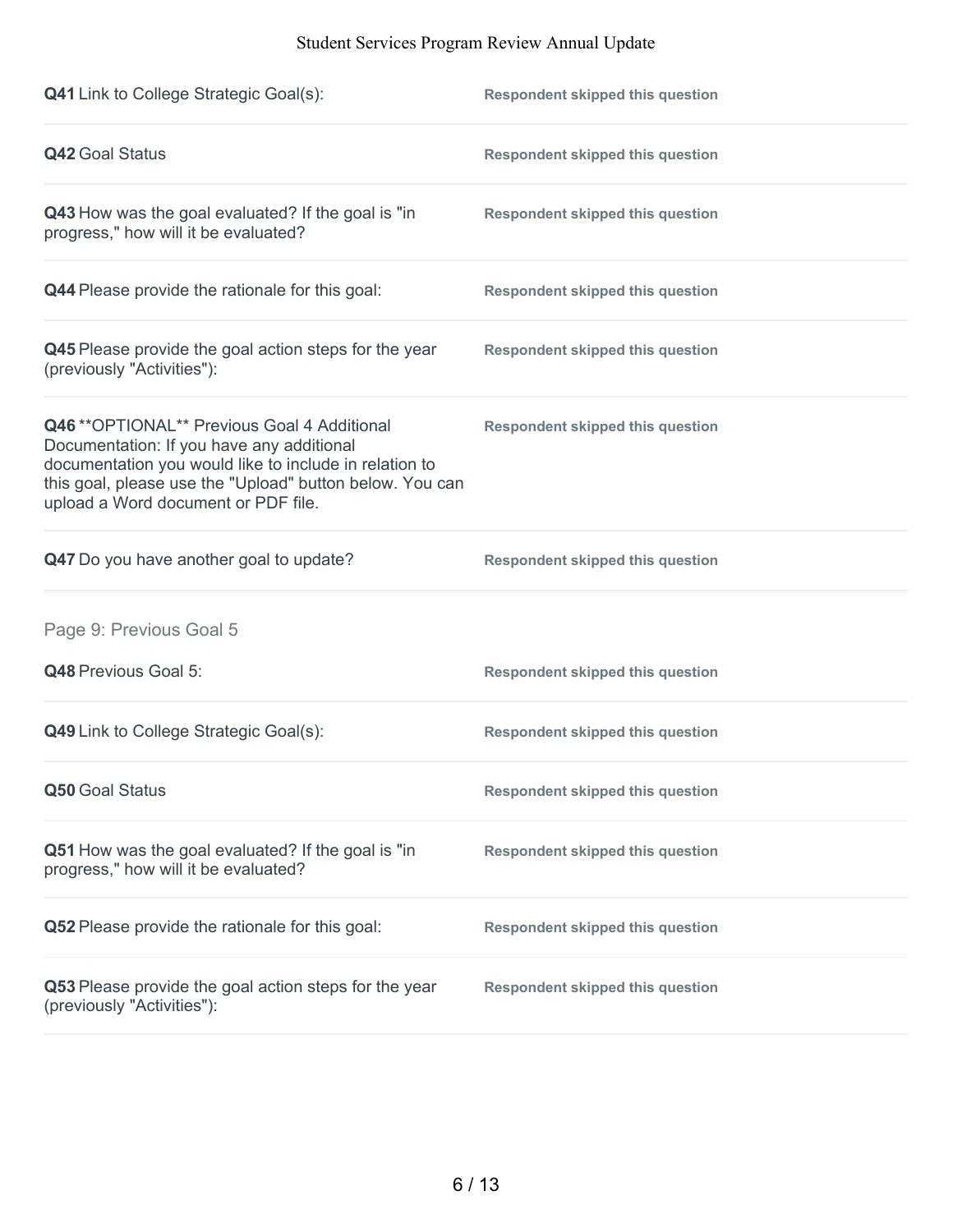| <b>Q54</b> ** OPTIONAL ** Previous Goal 5 Additional<br>Documentation: If you have any additional<br>documentation you would like to include in relation to<br>this goal, please use the "Upload" button below. You can<br>upload a Word document or PDF file. | Respondent skipped this question |
|----------------------------------------------------------------------------------------------------------------------------------------------------------------------------------------------------------------------------------------------------------------|----------------------------------|
| Page 10: V. New Goals (If Applicable)                                                                                                                                                                                                                          |                                  |
| Q55 Would you like to propose any new goal(s)?                                                                                                                                                                                                                 | <b>Yes</b>                       |
| Page 11: New Goal 1                                                                                                                                                                                                                                            |                                  |
| Q56 New Goal 1:                                                                                                                                                                                                                                                |                                  |
| Moving all prerequisite clearances and challenges to the Assessment Office.                                                                                                                                                                                    |                                  |
|                                                                                                                                                                                                                                                                |                                  |

**Q57** Link to College Strategic Goal(s): **Basic Skills** 

**Acceleration**

#### **Q58** Please provide the rationale for this goal:

Currently, there are multiple ways for a student to request clearance for classes they would like to take. Due to the fact that there are various ways to achieve the goal there is a lot of confusion regarding the process from students, staff and faculty. Creating a streamlined process for students to accomplish this task will allow for clear, accurate and up-to-date information regarding the process.

**Q59** Please provide the goal action steps for the year (previously "Activities"):

Action steps that will be used to complete this goal is to move all English and Math placements and challenges to the Assessment Office in the first phase. Since these courses are the most requested, creating and auditing a process and ease of access for students will allow for us to move all other disciplines to the Assessment Office to allow for maximum efficiency.

# **Q60** How will the goal be evaluated?

To evaluate this goal, the Assessment Office will conduct an electronic survey to assess the ease of access, clarity and effectiveness of the process and location when a student request this service

**Q61** \*\*OPTIONAL\*\* New Goal 1 Additional Documentation: If you have any additional documentation you would like to include in relation to this goal, please use the "Upload" button below. You can upload a Word document or PDF file.

**Respondent skipped this question**

**Q62** Do you have another new goal? **Yes**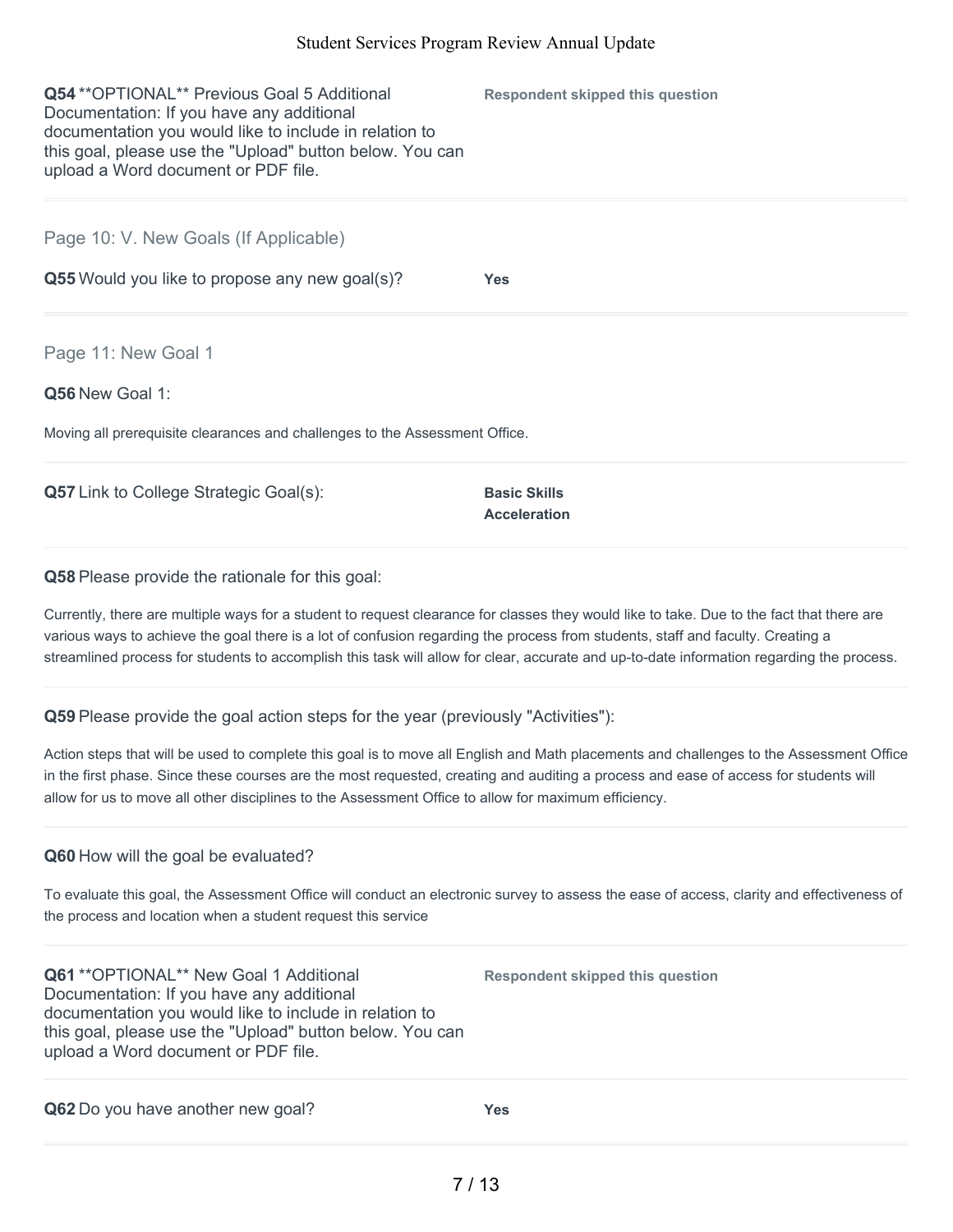Page 12: New Goal 2

**Q63** New Goal 2:

Offer a Satisfaction Oriented Survey to gage the effectiveness of the Assessment Office procedures and staff.

| <b>Q64</b> Link to College Strategic Goal(s):          | <b>Student Validation and</b><br><b>Engagement</b> |
|--------------------------------------------------------|----------------------------------------------------|
| <b>Q65</b> Please provide the rationale for this goal: |                                                    |

Currently there is no measurement to gage student satisfaction in regards to Assessment. Creating a survey will allow for the Assessment Office to adjust services as needed depending on survey responses.

**Q66** Please provide the goal action steps for the year (previously "Activities"):

Action steps that will be used to complete this goal will be to create an online survey for students to complete after visitation with the Assessment Office. Since this survey will be held online, it can also be emailed to students if needed to get additional responses. Once the survey is completed, the Assessment Office will gather results on a monthly basis to review responses. These results will be broken up into different categories including, semester star and semester end

**Q67** How will the goal be evaluated?

Breaking up the results into different categories will allow for the Assessment Office to understand student need and provide additional services as needed depending on the time of the semester to help reach as many students as possible.

| <b>Respondent skipped this question</b>                |
|--------------------------------------------------------|
| Page 13: VI. Resources Needed to Fully Achieve Goal(s) |
| <b>No</b>                                              |
|                                                        |
| No.                                                    |
|                                                        |

Page 15: Faculty Position Request(s)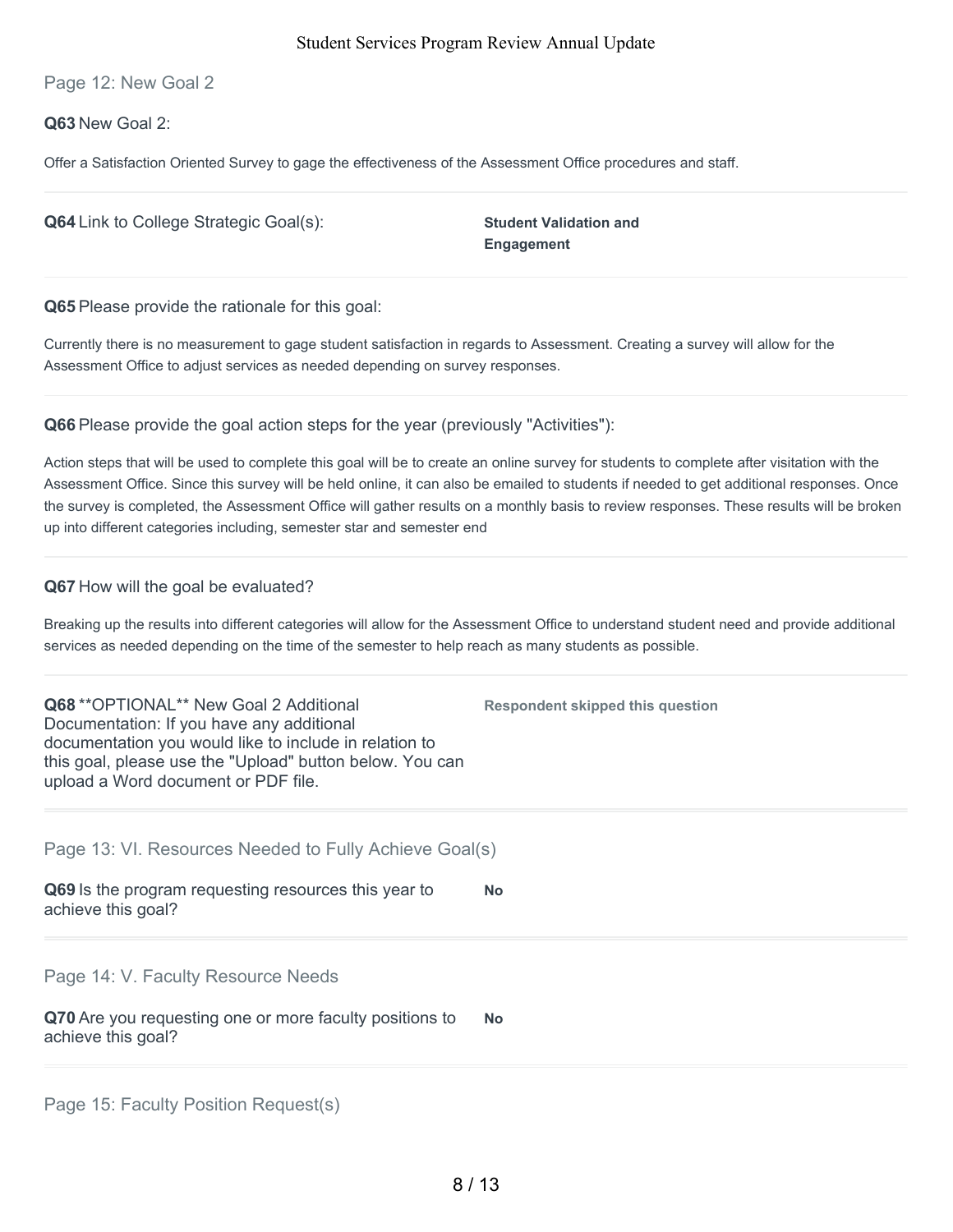| Q71 Please remember to complete the Faculty Position<br>Request Form (accessible here, under Staffing Request<br>Information) for this position that you are requesting and<br>upload it using the button below. The Faculty Position<br>Request Form (In Word) can be located here (under<br>Staffing Request Information). Brief Description of the<br><b>Position Requested:</b>                                            | <b>Respondent skipped this question</b> |
|--------------------------------------------------------------------------------------------------------------------------------------------------------------------------------------------------------------------------------------------------------------------------------------------------------------------------------------------------------------------------------------------------------------------------------|-----------------------------------------|
| Q72 Related Program Goal(s):                                                                                                                                                                                                                                                                                                                                                                                                   | <b>Respondent skipped this question</b> |
| Q73 Faculty Position Request Upload 1: Please upload<br>the completed faculty request form for the above position<br>using the button below. You can access the Word<br>version of the Faculty Position Request Form here.                                                                                                                                                                                                     | <b>Respondent skipped this question</b> |
| Q74 Faculty Position Request 2 (if applicable): Please<br>remember to complete the Faculty Position Request<br>Form (accessible here, under Staffing Request<br>Information) for this position that you are requesting and<br>upload it using the button below. The Faculty Position<br>Request Form (In Word) can be located here (under<br>Staffing Request Information). Brief Description of<br><b>Position Requested:</b> | <b>Respondent skipped this question</b> |
| Q75 Related Program Goal(s):                                                                                                                                                                                                                                                                                                                                                                                                   | <b>Respondent skipped this question</b> |
| Q76 Faculty Position Request Upload 2: Please upload<br>the completed faculty request form for the above position<br>using the button below. You can access the Word<br>version of the Faculty Position Request Form here.                                                                                                                                                                                                     | <b>Respondent skipped this question</b> |
| Page 16: VI. Classified Staff Resource Needs                                                                                                                                                                                                                                                                                                                                                                                   |                                         |
| Q77 Are you requesting one or more classified positions<br>to achieve this goal?                                                                                                                                                                                                                                                                                                                                               | <b>No</b>                               |
| Page 17: Classified Staff Position Request(s)<br>Q78 Classified Staff Position Request 1: Please<br>remember to complete the Classified Staff Position<br>Request Form (accessible here, under Staffing Request<br>Information) for this position you are<br>requesting. Brief Description of Position Requested:                                                                                                              | <b>Respondent skipped this question</b> |
| Q79 Classified Staff Position 1 Related Program Goal(s):                                                                                                                                                                                                                                                                                                                                                                       | <b>Respondent skipped this question</b> |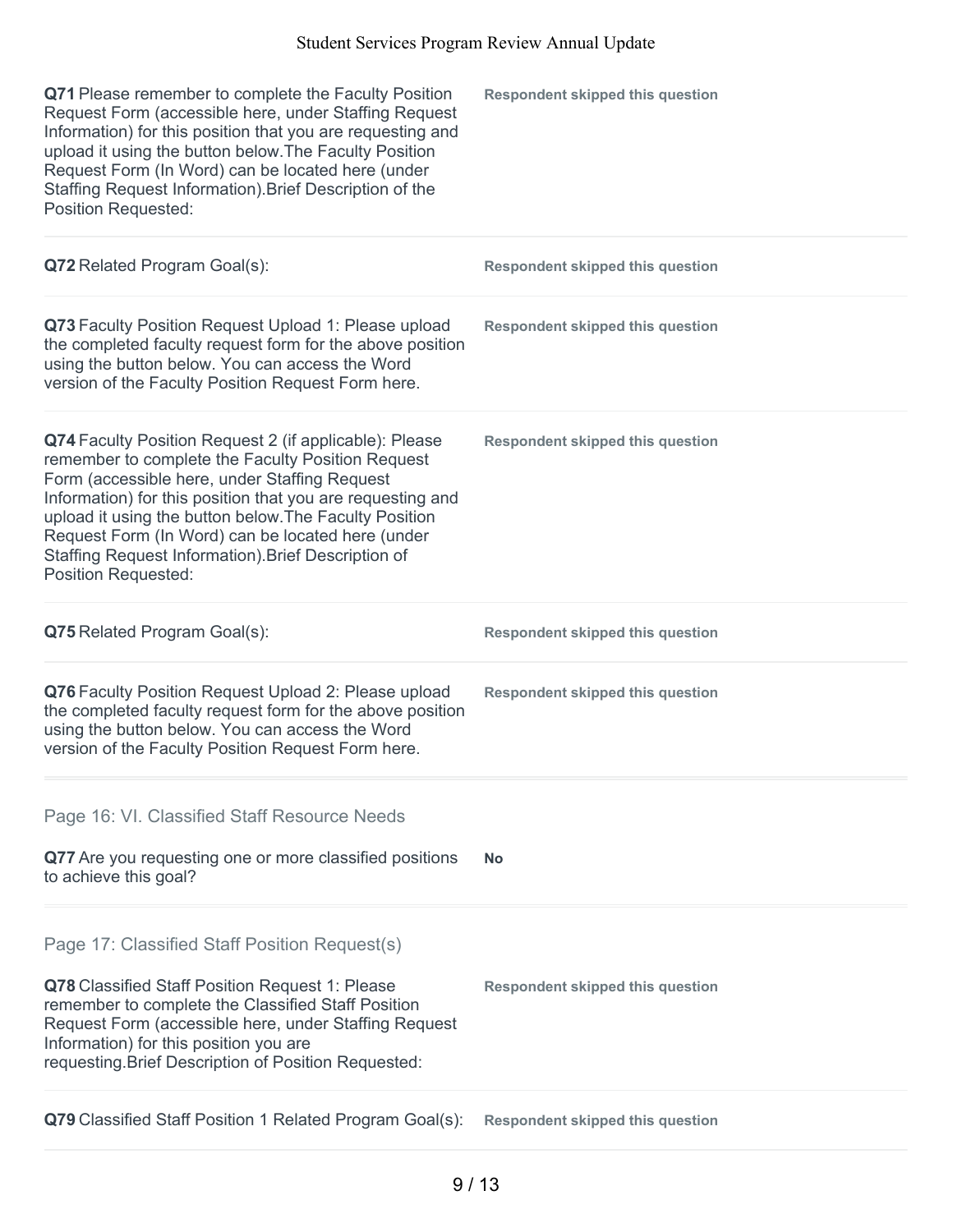| Q80 Classified Staff Position 1 Request Upload: Please<br>upload a completed Classified Position Request Form<br>for this request using the button below. You can access<br>the Word version of the Classified Position Request<br>Form here.                           | <b>Respondent skipped this question</b> |
|-------------------------------------------------------------------------------------------------------------------------------------------------------------------------------------------------------------------------------------------------------------------------|-----------------------------------------|
| Q81 *** OPTIONAL*** Please use the button below to<br>upload the position classification description (obtained<br>from HR).                                                                                                                                             | <b>Respondent skipped this question</b> |
| Q82 Classified Staff Position Request 2: Please<br>remember to complete the Classified Staff Position<br>Request Form (accessible here, under Staffing Request<br>Information) for each position you are requesting. Brief<br><b>Description of Position Requested:</b> | <b>Respondent skipped this question</b> |
| Q83 Classified Staff Position 2 Related Program Goal(s):                                                                                                                                                                                                                | <b>Respondent skipped this question</b> |
| Q84 Classified Staff Position Request 2 Upload: Please<br>upload a completed Classified Position Request Form<br>for this request using the button below. You can access<br>the Word version of the Classified Position Request<br>Form here.                           | <b>Respondent skipped this question</b> |
| Q85***OPTIONAL***Please use the button below to<br>upload the position classification description (obtained<br>from HR).                                                                                                                                                | <b>Respondent skipped this question</b> |
| Page 18: VII. Technology Resource Needs                                                                                                                                                                                                                                 |                                         |
| Q86 Are you requesting technology resources to achieve<br>this goal?                                                                                                                                                                                                    | <b>Yes</b>                              |
| Page 19: Technology Request(s)<br>Q87 Technology Request 1: Please remember to<br>complete a Technology Request Form for each request<br>you are submitting. You can access the online<br>Technology Request Form here: Technology Request<br>Form                      | <b>Respondent skipped this question</b> |
| Q88 Technology Request 2: Please remember to<br>complete a Technology Request Form for each request<br>you are submitting. You can access the online<br>Technology Request Form here: Technology Request                                                                | <b>Respondent skipped this question</b> |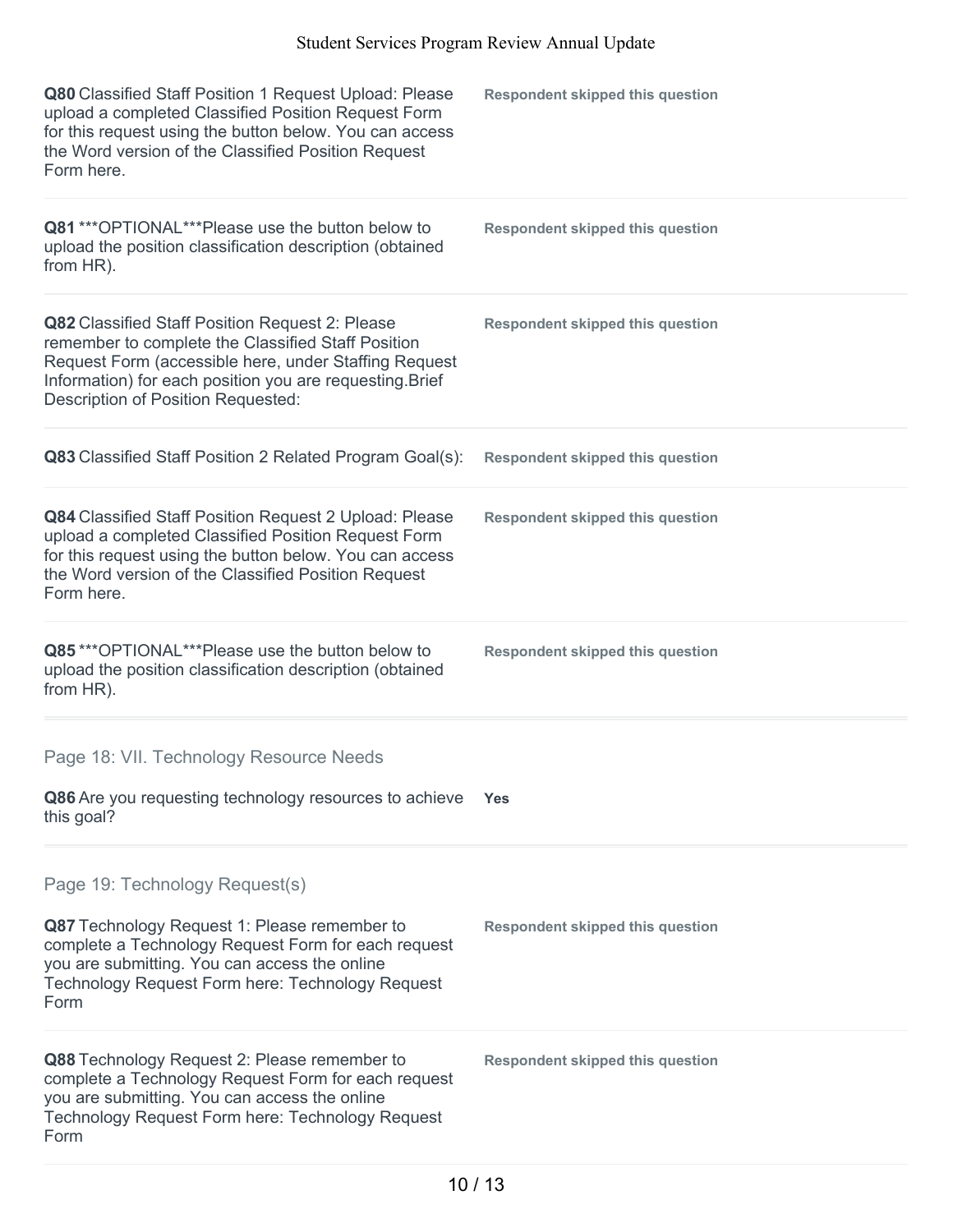# Page 20: VIII. Perkins and Strong Workforce Resource Needs

| Q89 Are you requesting Perkins and/or Strong<br>Workforce resources to achieve this goal?                                                                                                                                               | <b>Respondent skipped this question</b> |
|-----------------------------------------------------------------------------------------------------------------------------------------------------------------------------------------------------------------------------------------|-----------------------------------------|
| Page 21: Perkins Request and Strong Workforce<br>Q90 Perkins Request and Strong Workforce 1: Please<br>remember to complete the Perkins Request Form and<br>submit it via the annual Perkins/Strong Workforce<br>request process/cycle. | <b>Respondent skipped this question</b> |
| Q91 Perkins Request and Strong Workforce 2: Please<br>remember to complete the Perkins Request Form and<br>submit it via the annual Perkins/Strong Workforce<br>request process/cycle.                                                  | <b>Respondent skipped this question</b> |
| Page 22: IX. Supplies/Equipment Resource Needs<br>Q92 Are you requesting supplies and/or equipment<br>resources to achieve this goal?                                                                                                   | <b>Respondent skipped this question</b> |
| Page 23: Supplies/Equipment Request(s)<br>Q93 Supplies/Equipment Request 1: In the boxes below<br>please provide information on your request.<br>Supplies/Equipment requests will be considered on a<br>one-time funding basis.         | <b>Respondent skipped this question</b> |
| Q94 Supplies/Equipment Documentation 1: Please<br>upload any supplies/equipment quotes or additional<br>documentation for this request.                                                                                                 | <b>Respondent skipped this question</b> |
| Q95 Supplies/Equipment Request 2: In the boxes below<br>please provide information on your request.<br>Supplies/Equipment requests will be considered on a<br>one-time funding basis.                                                   | <b>Respondent skipped this question</b> |
| Q96 Supplies/Equipment Documentation 2 : Please<br>upload any supplies/equipment quotes or additional<br>documentation for this request.                                                                                                | <b>Respondent skipped this question</b> |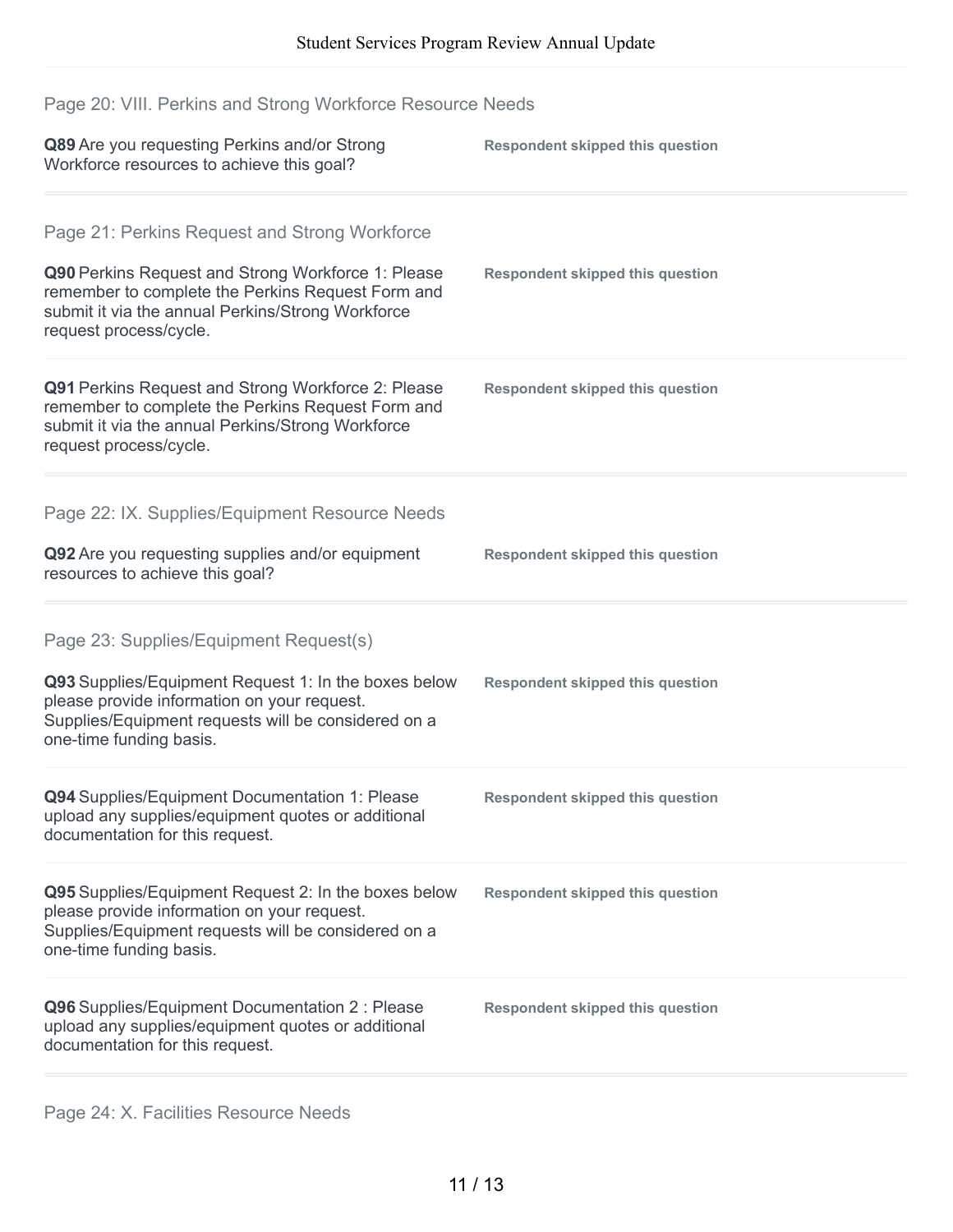| Q97 Are you requesting facilities resources to achieve<br>this goal?                                                                                                                                                                | <b>Respondent skipped this question</b> |
|-------------------------------------------------------------------------------------------------------------------------------------------------------------------------------------------------------------------------------------|-----------------------------------------|
| Page 25: Facilities Request<br>Q98 Facilities Request 1: Please provide the information<br>below and remember to complete a Facilities Request<br>Form accessible here: Facilities Request Form                                     | <b>Respondent skipped this question</b> |
| Q99 Facilities Request 2: Please provide the information<br>below and remember to complete a Facilities Request<br>Form, accessible here: Facilities Request Form                                                                   | <b>Respondent skipped this question</b> |
| Page 26: XI. Professional Development Resource Needs<br>Q100 Are you requesting professional development<br>resources to achieve this goal?                                                                                         | <b>Respondent skipped this question</b> |
| Page 27: Professional Development Request<br>Q101 Professional Development Request 1: Please<br>provide the information identified below and follow the<br>process for requesting professional development funds,<br>outlined here. | <b>Respondent skipped this question</b> |
| Q102 Professional Development Request 2: Please<br>provide the information identified below and follow the<br>process for requesting professional development funds,<br>outlined here.                                              | <b>Respondent skipped this question</b> |
| Page 28: XII. Other Resource Needs<br>Q103 Are you requesting any other resources to achieve<br>this goal?                                                                                                                          | <b>Respondent skipped this question</b> |
| Page 29: Other Resource Requests<br>Q104 Other Resource Requests 1: Other resource<br>requests will be considered on a one-time funding basis.<br>Please fill in the information below.                                             | <b>Respondent skipped this question</b> |
| Q105 Other Resource Requests 2: Other resource<br>requests will be considered on a one-time funding basis.<br>Please fill in the information below.                                                                                 | <b>Respondent skipped this question</b> |